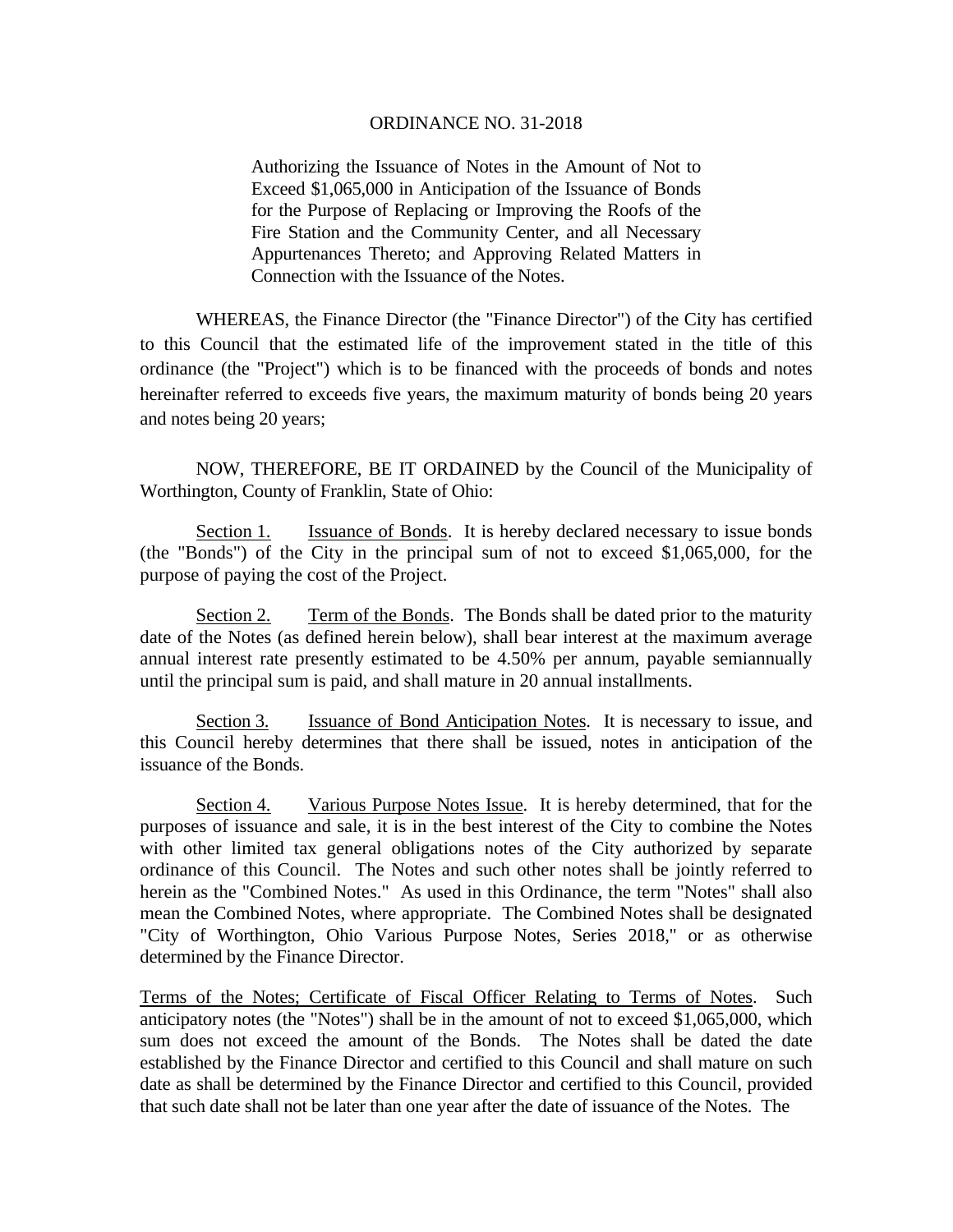Notes shall be issued as fully registered notes in such denominations as shall be determined by the Finance Director. Coupons shall not be attached to the Notes. The Notes shall be sold in a transaction exempt from the requirements of Rule 15c2-12 of the United States Securities and Exchange Commission.

 The Finance Director is hereby authorized and directed to execute a Certificate of Fiscal Officer Relating to Terms of Notes (the "Certificate of Fiscal Officer") setting forth and determining such terms and other matters pertaining to the Notes, their issuance, sale or delivery, including without limitation the aggregate principal amount of the Notes to be issued, the dated date of the Notes, the maturity date of the Notes, the purchase price of the Notes, the specified interest rate of the Notes, authorized denominations of the Notes, the Original Purchaser of the Notes (as defined herein), and shall include such additional information as is required by and consistent with the terms of this ordinance.

Section 5. General Obligation Pledge. The Notes shall be the full general obligation of the City, and the full faith, credit and revenue of the City are hereby pledged for the prompt payment of the same. The par value to be received from the sale of the Bonds and any excess funds resulting from the issuance of the Notes shall, to the extent necessary, be used only for the retirement of the Notes at maturity and are hereby pledged for such purpose.

Section 6. Debt Service Levy. There shall be and is hereby levied annually on all the taxable property in the City, in addition to all other taxes and inside the City's charter millage limitation, a direct tax (the "Debt Service Levy") for each year during which any of the Notes are outstanding, in an amount not less than that which would have been levied if the Bonds had been issued without the prior issuance of the Notes, for the purpose of providing, and in an amount which is sufficient to provide, funds to pay interest upon the Notes as and when the same falls due and to provide a fund for the repayment of the principal of the Notes at maturity or upon redemption. The Debt Service Levy shall not be less than the interest and sinking fund tax required by Article XII, Section 11 of the Ohio Constitution.

The Debt Service Levy shall be and is hereby ordered computed, certified, levied and extended upon the tax duplicate and collected by the same officers, in the same manner, and at the same time that taxes for general purposes for each of such years are certified, extended and collected. The Debt Service Levy shall be placed before and in preference to all other items and for the full amount thereof. The funds derived from the Debt Service Levy shall be placed in a separate and distinct fund, which shall be irrevocably pledged for the payments of the premium, if any, and interest on and principal of the Notes and Bonds when and as the same falls due. Notwithstanding the foregoing, if the City determines that funds will be available from other sources for the payment of the Notes and Bonds in any year, the amount of the Debt Service Levy for such year shall be reduced by the amount of funds which will be so available, and the City shall appropriate such funds to the payment of the Notes and Bonds in accordance with law.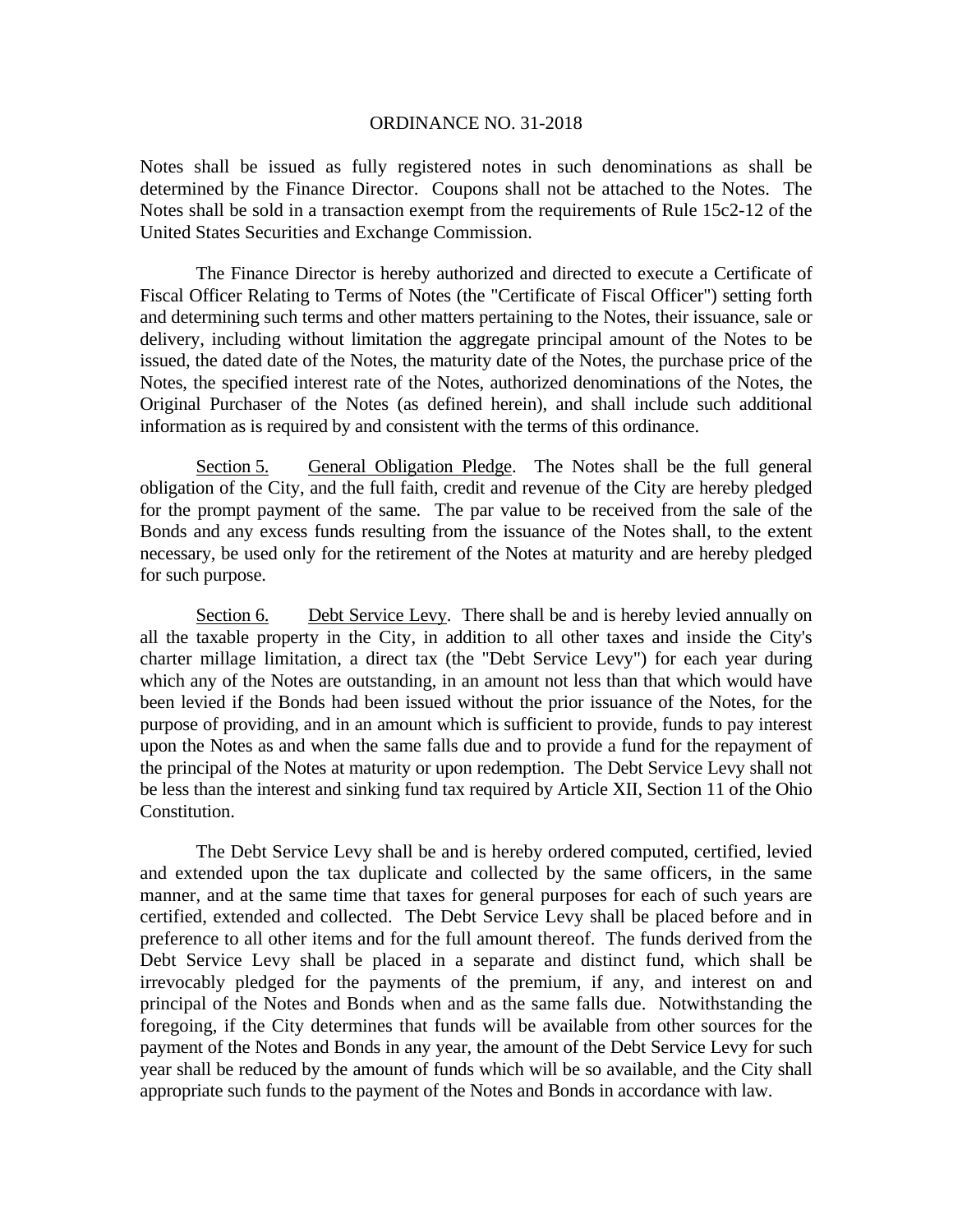Section 7. Sale of Notes. The Notes shall bear interest, based on a 360-day year of twelve 30-day months, payable at maturity, at such rate per annum as shall be determined by the Finance Director and certified to this Council, provided that such rate shall not exceed 4.50% per annum. The Finance Director is authorized and directed to cause the Notes to be sold on a competitive or negotiated basis. In the event that the Notes are sold on a competitive basis, a notice of sale (or similar document) shall be published or released in the form and manner as shall be approved by the Finance Director. In accordance with the terms of such document, the Notes may be awarded and sold to such purchaser or purchasers as shall offer, in the opinion of the Finance Director, the best rate of interest on the Notes, as the Finance Director shall designate in the Certificate of Fiscal Officer.

In the event that the Notes are sold on a negotiated basis, the Notes shall be sold to such purchaser or purchasers as the Finance Director shall designate in the Certificate of Fiscal Officer.

The Finance Director is authorized and directed to execute on behalf of the City a note purchase agreement, term sheet or similar document with the purchaser or purchasers of the Notes (the "Original Purchaser") setting forth the conditions under which the Notes are to be sold and delivered, which documents shall be in such form and shall contain such terms, covenants and conditions not inconsistent with the terms of this Ordinance and permitted by applicable law as shall be approved by the Finance Director.

The Finance Director is hereby authorized and directed to deliver the Notes, when executed, to the Original Purchaser upon payment of the purchase price and accrued interest, if any, to the date of delivery. The proceeds of such sale, except any accrued interest or premium thereon, shall be deposited in the Treasury of the City and used for the purpose aforesaid and for no other purpose. The accrued interest received from such sale shall be transferred to the City's Bond Retirement Fund to be applied to the payment of the principal of and interest on the Notes, or other obligations of the City, as permitted by law. Any premium received from the sale of the Notes may be used to pay the financing costs of the Notes within the meaning of Ohio Revised Code Section 133.01(K) or be deposited into the City's Bond Retirement Fund, in the manner provided by law.

Section 8. Form and Execution of Notes; Payment of Notes. The Notes shall be executed by the Finance Director and the City Manager, provided that any and all of such signatures may be a facsimile, and shall be payable as to both principal and interest at the office of Note Registrar (as defined hereinbelow). The Notes shall express upon their faces the purpose for which they are issued and that they are issued pursuant to this ordinance.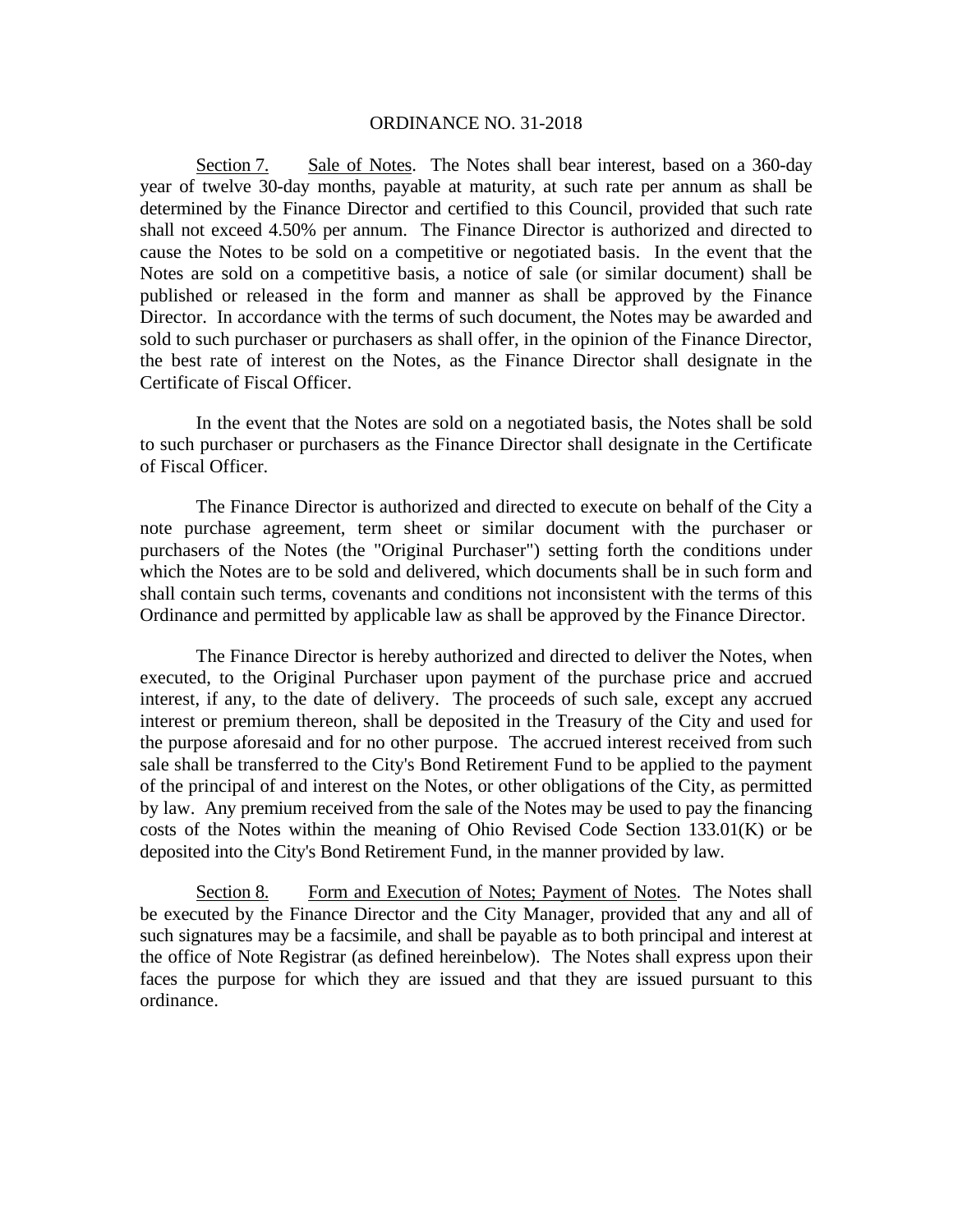The principal of and interest on the Notes shall be payable in lawful money of the United States of America without deduction for the services of the Note Registrar. The principal of and interest on the Notes shall be payable upon presentation and surrender of the Notes at their maturity at the office of the Note Registrar. No Note shall be valid or become obligatory for any purpose or shall be entitled to any security or benefit under this ordinance unless and until a certificate of authentication, as printed on the Note, is signed by the Note Registrar as authenticating agent. Authentication by the Note Registrar shall be conclusive evidence that the Note so authenticated has been duly issued and delivered under this ordinance and is entitled to the security and benefit of this ordinance. The certificate of authentication may be signed by any officer or officers of the Note Registrar or by such other person acting as an agent of the Note Registrar as shall be approved by the Finance Director on behalf of the City. It shall not be necessary that the same authorized person sign the certificate of authentication on all of the Notes.

Section 9. Appointment of Note Registrar. The Finance Director is hereby authorized and directed to serve as authenticating agent, note registrar, transfer agent, and paying agent for the Notes (the "Note Registrar"), or to execute on behalf of the City a Note Registrar Agreement with such bank or other appropriate financial institution as shall be acceptable to the Finance Director and the Original Purchaser, pursuant to which such bank or financial institution shall agree to serve as the Note Registrar for the Notes. If at any time the Note Registrar shall be unable or unwilling to serve as such, or the Finance Director in such officer's discretion shall determine that it would be in the best interest of the City for such functions to be performed by another party, the Finance Director may, and is hereby authorized and directed to, enter into an agreement with a national banking association or other appropriate institution experienced in providing such services, to perform the services required of the Note Registrar hereunder. Each such successor Note Registrar shall promptly advise all noteholders of the change in identity and new address of the Note Registrar. So long as any of the Notes remain outstanding, the City shall cause to be maintained and kept by the Note Registrar, at the office of the Note Registrar, all books and records necessary for the registration, exchange and transfer of Notes as provided in this section (the "Note Register"). Subject to the provisions of this ordinance, the person in whose name any Note shall be registered on the Note Register shall be regarded as the absolute owner thereof for all purposes. Payment of or on account of the principal of and interest on any Note shall be made only to or upon the order of that person. Neither the City nor the Note Registrar shall be affected by any notice to the contrary, but the registration may be changed as herein provided. All payments shall be valid and effectual to satisfy and discharge the liability upon the Notes, including the interest thereon, to the extent of the amount or amounts so paid.

Any Notes, upon presentation and surrender at the office of the Note Registrar, together with a request for exchange signed by the registered owner or by a person authorized by the owner to do so by a power of attorney in a form satisfactory to the Note Registrar, may be exchanged for Notes of the same form and of any authorized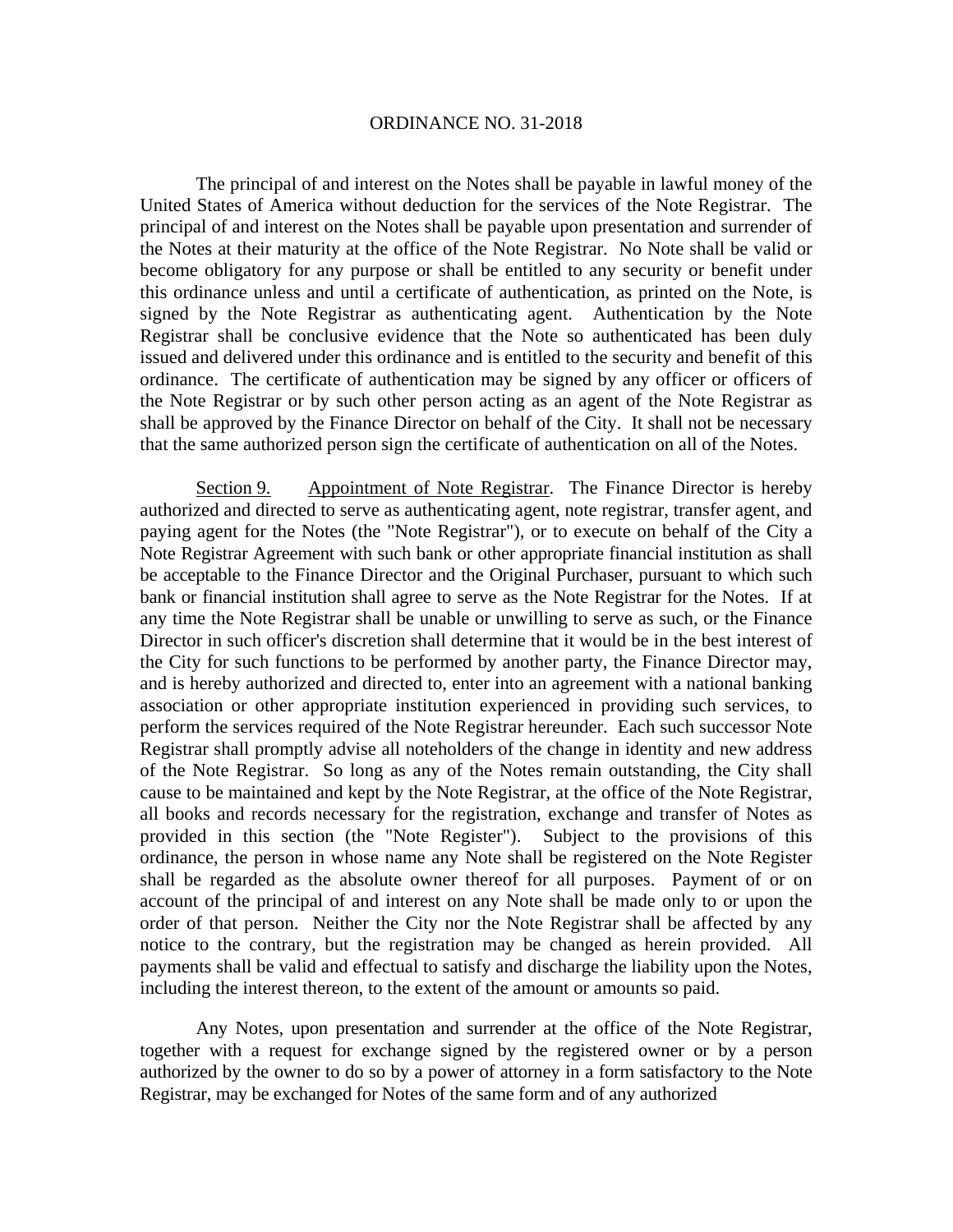denomination or denominations equal in the aggregate to the unmatured principal amount of the Notes surrendered, and bearing interest at the same rate and maturing on the same date.

A Note may be transferred only on the Note Register upon presentation and surrender thereof at the office of the Note Registrar, together with an assignment executed by the registered owner or by a person authorized by the owner to do so by a power of attorney in a form satisfactory to the Note Registrar. Upon that transfer, the Note Registrar shall complete, authenticate and deliver a new Note or Notes of any authorized denomination or denominations equal in the aggregate to the unmatured principal amount of the Notes surrendered, and bearing interest at the same rate and maturing on the same date.

The City and the Note Registrar shall not be required to transfer or exchange (i) any Note during a period beginning at the opening of business 15 days before the day of mailing of a notice of redemption of Notes, and ending at the close of business on the day of such mailing, or (ii) any Notes selected for redemption, in whole or in part, following the date of such mailing.

In all cases in which Notes are exchanged or transferred hereunder, the City shall cause to be executed, and the Note Registrar shall authenticate and deliver, the Notes in accordance with the provisions of this ordinance. The exchange or transfer shall be without charge to the owner; except that the Council and Note Registrar may make a charge sufficient to reimburse them for any tax or other governmental charge required to be paid with respect to the exchange or transfer. The Council or the Note Registrar may require that those charges, if any, be paid before it begins the procedure for the exchange or transfer of the Notes. All Notes issued upon any transfer or exchange shall be the valid obligations of the City, evidencing the same debt, and entitled to the same benefits under this ordinance, as the Notes surrendered upon that transfer or exchange.

Section 10. Book-Entry System. In the event that the Notes are issued to a Depository (as defined below) for use in a book-entry system, the following terms shall have the following meanings for purposes of this Ordinance:

"Book-entry form" or "book-entry system" means a form or system under which (i) the beneficial right to payment of principal of and interest on the Notes may be transferred only through a book-entry and (ii) physical Notes in fully registered form are issued only to a Depository or its nominee as registered owner, with the Notes "immobilized" to the custody of the Depository, and the book-entry is the record that identifies the owners of beneficial interests in those Notes.

"Depository" means any securities depository that is a clearing agency under federal law operating and maintaining, together with its participants, a book-entry system to record beneficial ownership of Notes, and to effect transfers of securities, in bookentry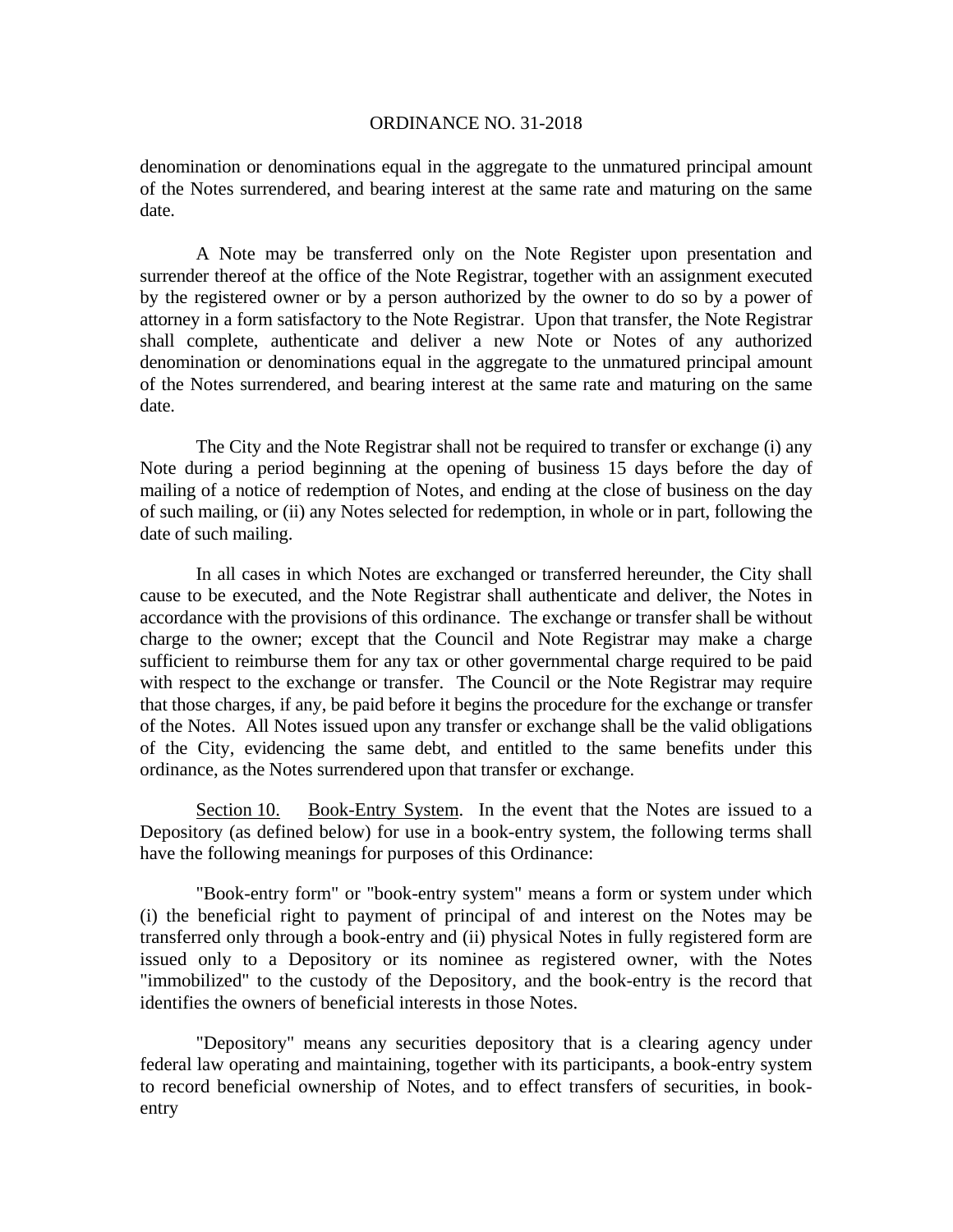form, and includes The Depository Trust Company (a limited purpose trust company), New York, New York.

The Notes may be initially issued to a Depository for use in a book-entry system, and the provisions of this Section shall apply, notwithstanding any other provision of this Ordinance: (i) there shall be a single Note of each maturity; (ii) those Notes shall be registered in the name of the Depository or its nominee, as registered owner, and immobilized in the custody of the Depository; (iii) the beneficial owners in book-entry form shall have no right to receive Notes in the form of physical securities or certificates; (iv) ownership of beneficial interests in any Notes in book-entry form shall be shown by book-entry on the system maintained and operated by the Depository, and transfers of the ownership of beneficial interests shall be made only by the Depository and by bookentry; and (v) the Notes as such shall not be transferable or exchangeable, except for transfer to another Depository or to another nominee of a Depository, without further action by the Council. Debt service charges on Notes in book-entry form registered in the name of a Depository or its nominee shall be payable in same day funds delivered to the Depository or its authorized representative (i) in the case of interest, on each Interest Payment Date, and (ii) in all other cases, upon presentation and surrender of Notes as provided in this Ordinance.

The Note Registrar may, with the approval of this Council, enter into an agreement with the beneficial owner or registered owner of any Note in the custody of a Depository providing for making all payments to that owner of principal and interest on that Note or any portion thereof (other than any payment of the entire unpaid principal amount thereof) at a place and in a manner (including wire transfer of federal funds) other than as provided above in this Ordinance, without prior presentation or surrender of the Note, upon any conditions which shall be satisfactory to the Note Registrar and this Council. That payment in any event shall be made to the person who is the registered owner of that Note on the date that principal is due, or, with respect to the payment of interest, as of the applicable date agreed upon as the case may be. The Note Registrar shall furnish a copy of each of those agreements, certified to be correct by the Note Registrar, to other paying agents for Notes and to the City. Any payment of principal or interest pursuant to such an agreement shall constitute payment thereof pursuant to, and for all purposes of, this Ordinance.

If requested, the Finance Director and City Manager, City Clerk or any other officer of this Council, is authorized and directed to execute, acknowledge and deliver, in the name of and on behalf of the City, an agreement among the City, the Note Registrar and a Depository to be delivered in connection with the issuance of the Notes to such Depository for use in a book-entry system.

 The City may decide to discontinue use of the book-entry system through the Depository. In that event, Note certificates will be printed and delivered to the Depository.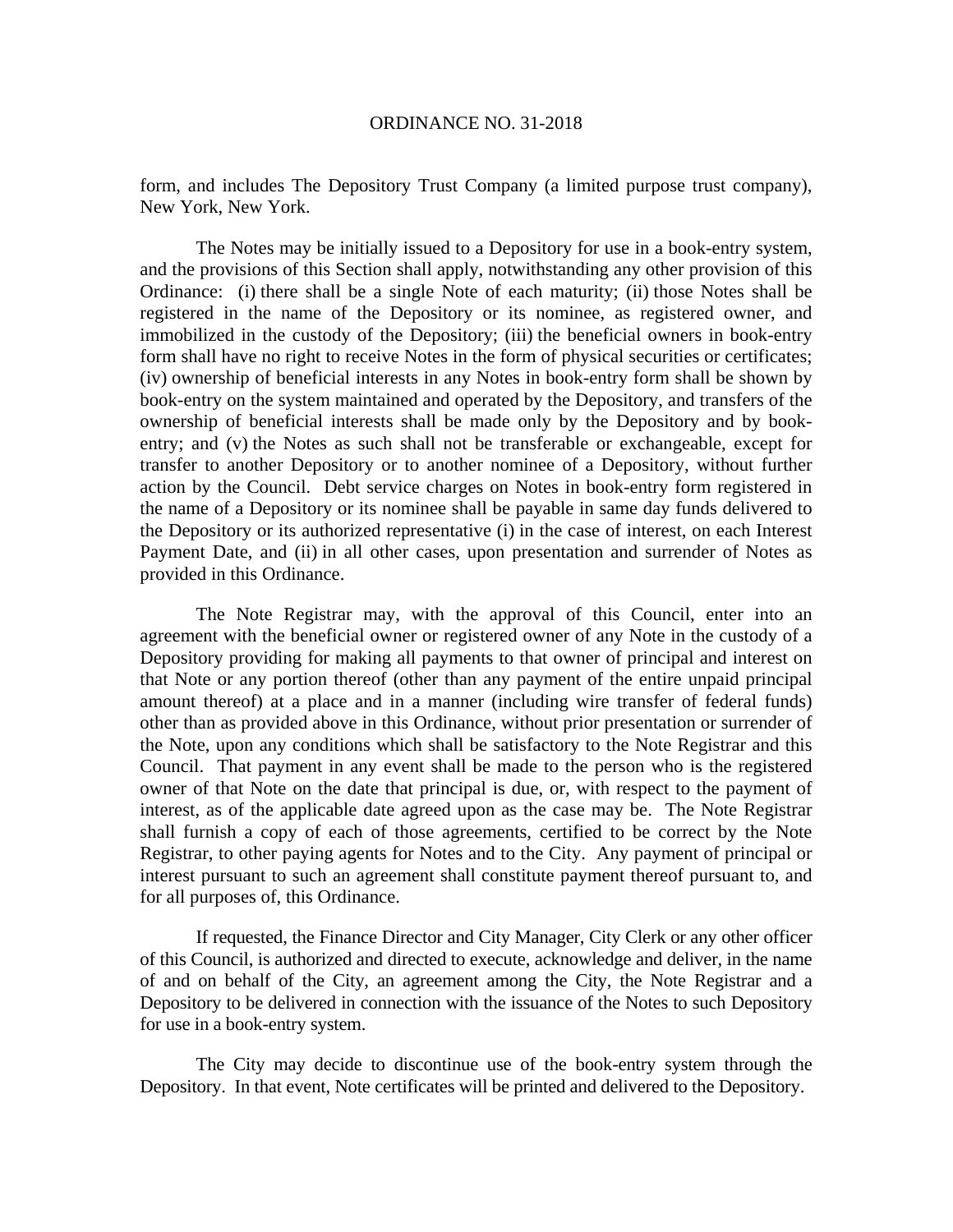If any Depository determines not to continue to act as the Depository for the Notes for use in a book-entry system, the City and the Note Registrar may attempt to establish a securities depository/book-entry relationship with another qualified Depository under this Ordinance. If the City and the Note Registrar do not or are unable to do so, the City and the Note Registrar, after the Note Registrar has made provision for notification of the beneficial owners by the then Depository, shall permit withdrawal of the Notes from the Depository and authenticate and deliver note certificates in fully registered form to the assigns of the Depository or its nominee, all at the cost and expense (including costs of printing and delivering definitive Notes), if the event is not the result of action or inaction by the City or the Note Registrar, of those persons requesting such issuance.

Section 11. Income Tax Pledge. The City hereby covenants, pursuant to Section 133.05(B)(7), Ohio Revised Code, to appropriate annually from lawfully available municipal income taxes, and to continue to levy and collect municipal income taxes adequate to produce, amounts necessary to meet the debt charges on the Notes and the Bonds in each year until full payment is made.

Section 12. Federal Tax Law Compliance. The City hereby covenants that it will comply with the requirements of all existing and future laws which must be satisfied in order that interest on the Notes is and will continue to be excluded from gross income for federal income tax purposes, including without limitation restrictions on the use of the property financed with the proceeds of the Notes so that the Notes will not constitute "private activity bonds" within the meaning of Section 141 of the Internal Revenue Code of 1986, as amended (the "Code"). The City further covenants that it will restrict the use of the proceeds of the Notes in such manner and to such extent, if any, as may be necessary, after taking into account reasonable expectations at the time the debt is incurred, so that they will not constitute arbitrage bonds under Section 148 of the Code and the regulations prescribed thereunder (the "Regulations").

 The Finance Director, or any other officer of the City, including the City Manager, is hereby authorized and directed (a) to make or effect any election, selection, designation, choice, consent, approval or waiver on behalf of the City with respect to the Notes as permitted or required to be made or given under the federal income tax laws, for the purpose of assuring, enhancing or protecting favorable tax treatment or the status of the Notes or interest thereon or assisting compliance with requirements for that purpose, reducing the burden or expense of such compliance, reducing any rebate amount or any payment of penalties, or making any payments of special amounts in lieu of making computations to determine, or paying, any excess earnings as rebate, or obviating those amounts or payments, as determined by the Finance Director, which action shall be in writing and signed by the Finance Director, or any other officer of the City, including the City Manager, on behalf of the City; (b) to take any and all actions, make or obtain calculations, and make or give reports, covenants and certifications of and on behalf of the City, as may be appropriate to assure the exclusion of interest from gross income and the intended tax status of the Notes; and (c) to give an appropriate certificate on behalf of the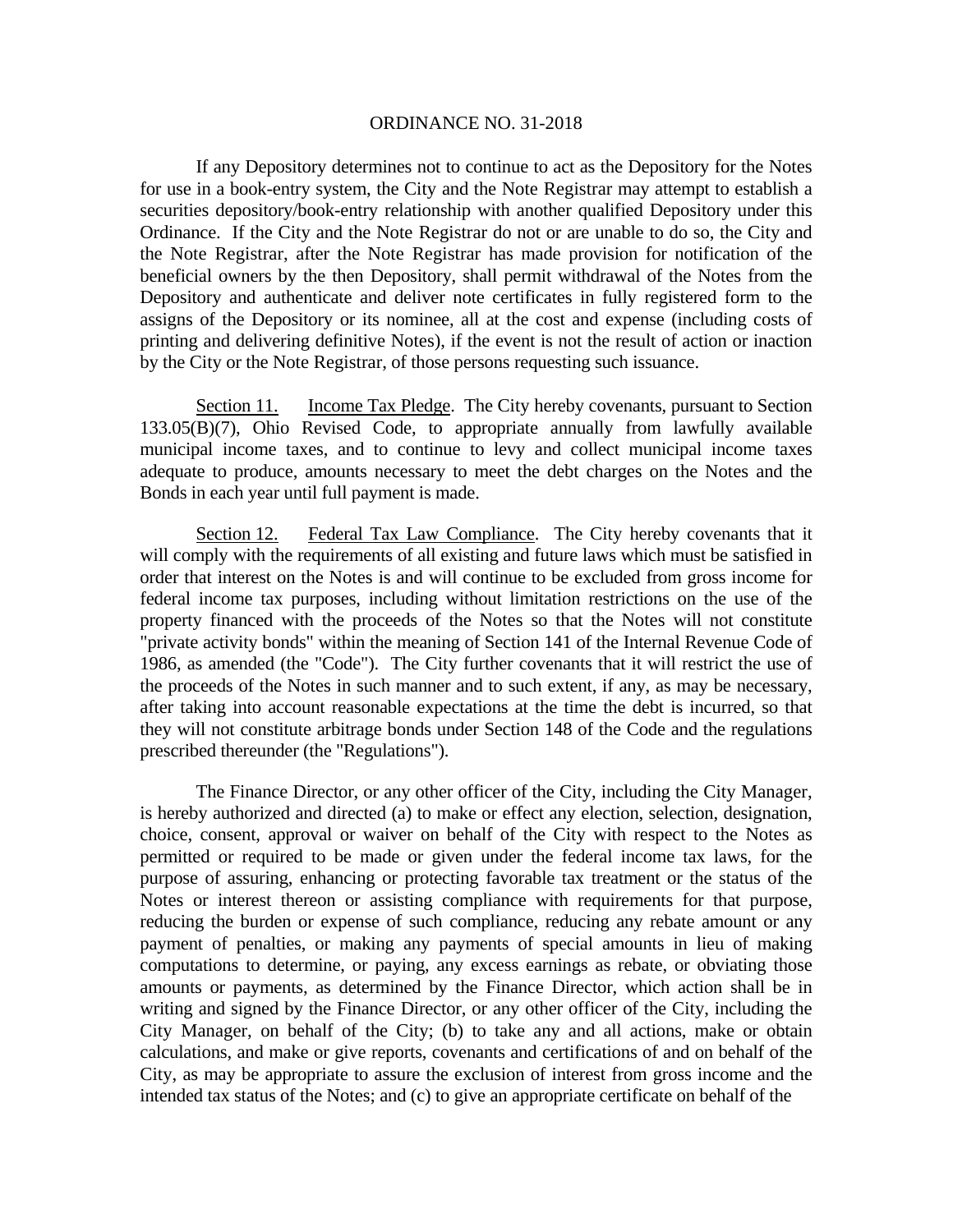City, for inclusion in the transcript of proceedings, setting forth the facts, estimates and circumstances, and reasonable expectations of the City pertaining to Section 148 and the Regulations, and the representations, warranties and covenants of the City regarding compliance by the City with Sections 141 through 150 of the Code and the Regulations.

 The Finance Director shall keep and maintain adequate records pertaining to investment of all proceeds of the Notes sufficient to permit, to the maximum extent possible and presently foreseeable, the City to comply with any federal law or regulation now or hereafter having applicability to the Notes which limits the amount of Note proceeds which may be invested on an unrestricted yield or requires the City to rebate arbitrage profits to the United States Department of the Treasury. The Finance Director of the City is hereby authorized and directed to file such reports with, and rebate arbitrage profits to, the United States Department of the Treasury, to the extent that any federal law or regulation having applicability to the Notes requires any such reports or rebates.

Section 13. Transcript of Proceedings; Execution of Additional Documents. The officer having charge of the minutes of the Council and any other officers of the Council, or any of them individually, are hereby authorized and directed to prepare and certify a true transcript of proceedings pertaining to the Notes and to furnish a copy of such transcript to the Original Purchaser. Such transcript shall include certified copies of all proceedings and records of the Council relating to the power and authority of the City to issue the Notes and certificates as to matters within their knowledge or as shown by the books and records under their custody and control, including but not limited to a general certificate of the Clerk of Council and a no-litigation certificate of the City Manager and the Finance Director, and such certified copies and certificates shall be deemed representations of the City as to the facts stated therein.

The City Manager and Finance Director are hereby authorized and directed to take such action and to execute and deliver, on behalf of this Council, such additional instruments, agreements, certificates, and other documents as may be in their discretion necessary or appropriate in order to carry out the intent of this Ordinance. Such documents shall be in the form not substantially inconsistent with the terms of this Ordinance, as they in their discretion shall deem necessary or appropriate.

Section 14. Ohio Market Access Program. If determined necessary by the Finance Director, the City is hereby by authorized to participate in the Ohio Market Access Program ("OMAP") with the respect to the Notes. The Standby Note Purchase Agreement for OMAP is hereby authorized in the form presented to this Council with such changes not materially adverse to the City as may be approved by the officers of the City executing that Standby Note Purchase Agreement. The City acknowledges the agreement of the Treasurer of State in the Standby Note Purchase Agreement that, in the event the City is unable to repay the principal amount and accrued and unpaid interest of the Notes at their maturity, whether through its own funds or through the issuance of other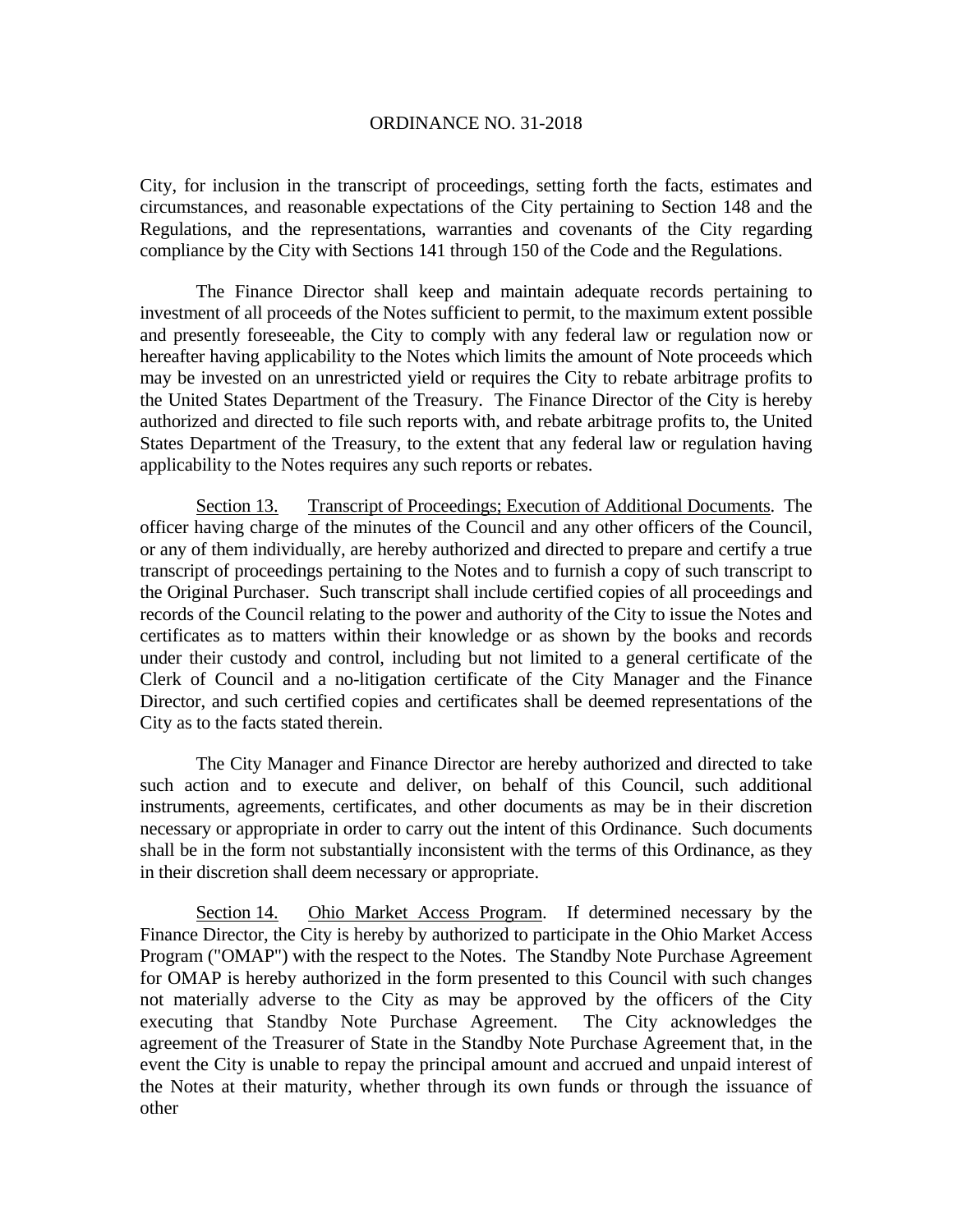obligations of the City, the Treasurer of State agrees (a) to purchase the Notes from the holders or beneficial owners thereof upon their presentation to the Treasurer of State for such purchase at a price of par plus accrued interest to maturity or (b) to purchase renewal notes of the City in a principal amount not greater than the principal amount of the Notes plus interest due at maturity, with such renewal notes bearing interest at a rate equal to the AAA Municipal Market Data rate plus 400 basis points, maturing not more than one year after the date of their **iss**uance, and being prepayable at any time with 30 days' notice, provided that in connection with the Treasurer of State's purchase of such renewal notes the City shall deliver to the Treasurer of State an unqualified opinion of nationally recognized bond counsel that (i) such renewal notes are the legal, valid and binding general obligations of the City, and the principal of and interest on such renewal notes, unless paid from other sources, are to be paid from the proceeds of the levy of ad valorem taxes within the ten-mill limitation imposed by law on all property subject to ad valorem taxes levied by the City, and (ii) interest on the renewal notes is excluded from gross income for federal income tax purposes under Section 103 of the Code to the same extent that interest on the Notes is so excluded

Section 15. Appointment of Bond Counsel. The appointment of the law firm of Bricker & Eckler LLP to serve as Bond Counsel with respect to the issuance of the Notes is hereby approved. The fees to be paid to such firm shall be subject to review and approval by the Finance Director, shall not exceed the fees customarily charged for such services, and shall be paid upon closing of the financing from proceeds of the Bonds.

Section 16. Appointment of Municipal Advisor. The appointment of H.J. Umbaugh & Associates, Certified Public Accountants, LLP to serve as a municipal advisor to the City in connection with the issuance of the Notes is hereby approved. The fees to be paid to such firm shall be subject to review and approval of the Finance Director, shall not exceed the fees customarily charged for such services, and shall be paid upon closing of the financing from proceeds of the Notes.

Section 17. Compliance with Open Meeting Requirements. It is hereby found and determined that all formal actions of this Council concerning and relating to the adoption of this ordinance were adopted in an open meeting of this Council, and that all deliberations of this Council and of any of its committees that resulted in such formal action, were in meetings open to the public, in compliance with all legal requirements including Section 121.22 of the Ohio Revised Code.

Section 18. Satisfaction of Conditions for Issuance. It is hereby determined that all acts, conditions and things necessary to be done precedent to and in the issuing of the Notes in order to make them legal, valid and binding obligations of the City have happened, been done and been performed in regular and due form as required by law; that the full faith, credit and revenue of the City are hereby irrevocably pledged for the prompt payment of the principal and interest thereof at maturity; and that no limitation of indebtedness or taxation, either statutory or constitutional, has been exceeded in issuing the Notes.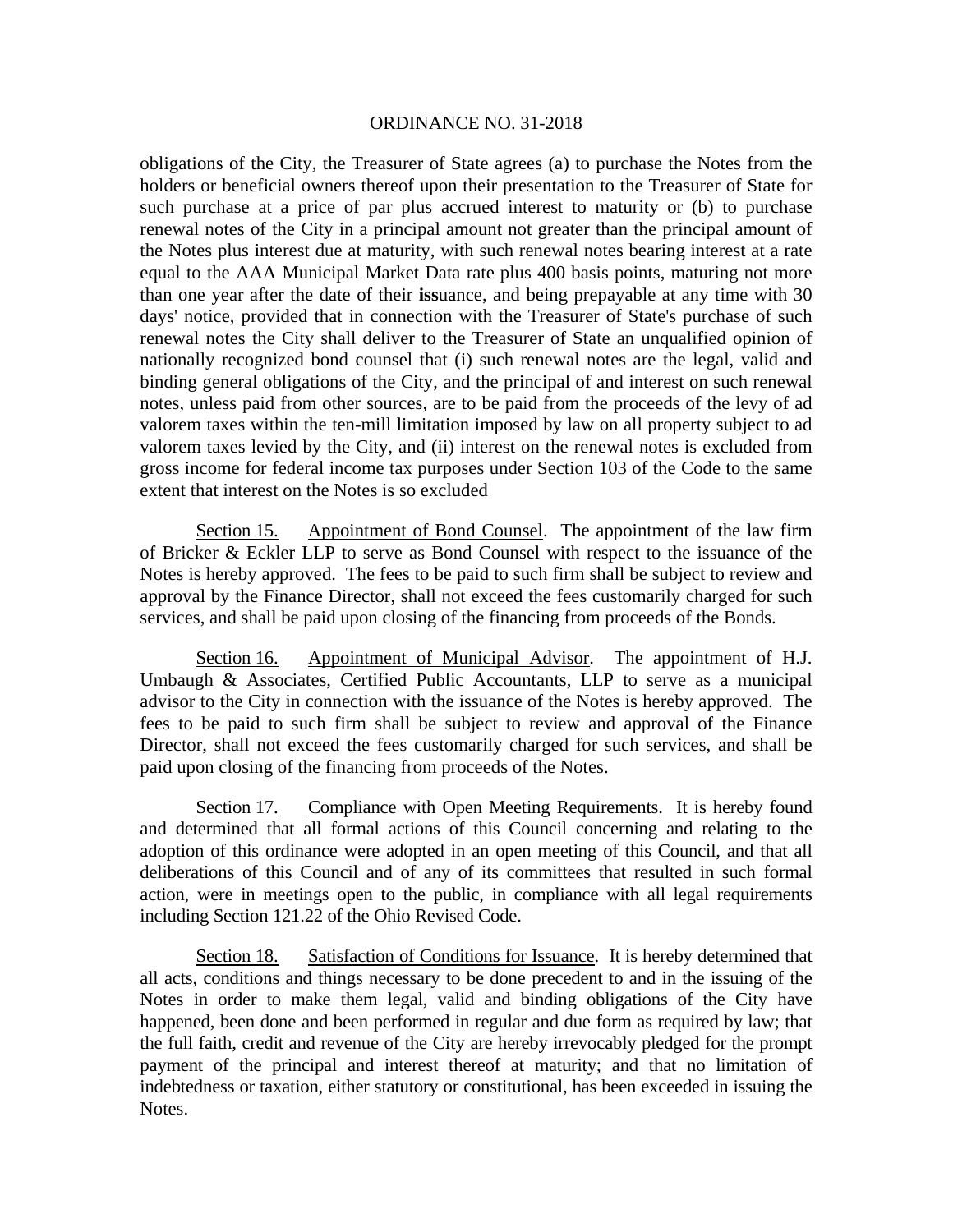Section 19. Filing of Note Ordinance. The Clerk of Council is hereby directed to forward a certified copy of this ordinance to the Auditor of Franklin County, Ohio.

Section 20. Publication and Effective Date. That notice of passage of this ordinance shall be posted in the Municipal Administration Building, the Worthington Library, the Griswold Center and the Worthington Community Center and shall set forth the title and effective date of the ordinance and a statement that the Ordinance is on file in the office of the Clerk of Council. This ordinance shall take effect and be in force from and after the earliest period allowed by law and by the Charter of the City of Worthington, Ohio.

Passed June 18, 2018

 /s/ Bonnie D. Michael President of Council

Attest:

 $\frac{\sqrt{s}}{D}$ . Kay Thress P.H June 18, 2018 Clerk of Council Effective July 11, 2018

Introduced June 4, 2018

Approved as to form:

/s/ Thomas Lindsey Law Director